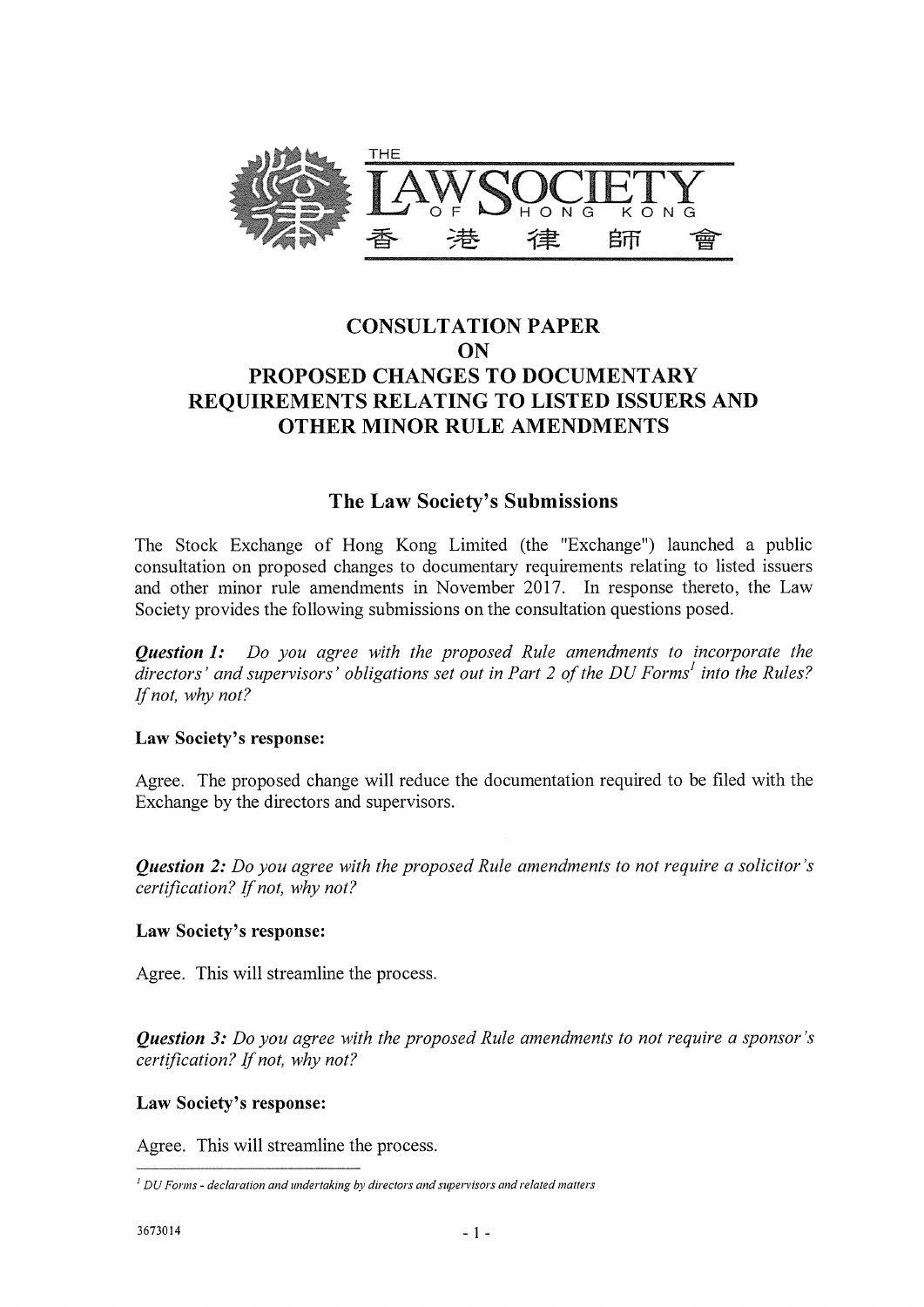*Question 4: Do you agree with the proposed Rule amendments to require disclosure of the former name and alias (if any) of a director or supervisor? If not, why not?* 

#### **Law Society's response:**

Agree. This may provide valuable information for investors.

*Question 5: Do you agree with the proposed Rule amendments to require directors and supervisors to provide their contact information as set out in paragraph 26 to the Exchange? If not, why not?* 

## **Law Society's response:**

Agree. It is essential that the Exchange is able to contact directors and supervisors.

*Question 6: Do you agree with the proposed Rule amendments to grant the power to the Exchange to gather information from supervisors and require supervisors to cooperate in the Exchange's investigation? If not, why not?* 

## **Law Society's response:**

Agree. This brings supervisors into line with the existing requirements applicable to directors.

*Question 7: Do you agree with the proposed Rule amendments to align the requirements of the Main Board Rules and the GEM Rules as set out in paragraphs 30(i), (ii) and (iii)? If not, why not?* 

## **Law Society's response:**

Agree. There is no good reason why they should be different.

## *Question 8:*

*(a) Do you agree with the proposed Rule amendments to remove the requirement to submit a certified copy of the Board Resolutions and to require the issuer to confirm in the relevant next day disclosure return and/or monthly return that the issue of securities has been duly authorised by the board? If not, why not?* 

## **Law Society's response:**

Agree. This is less burdensome.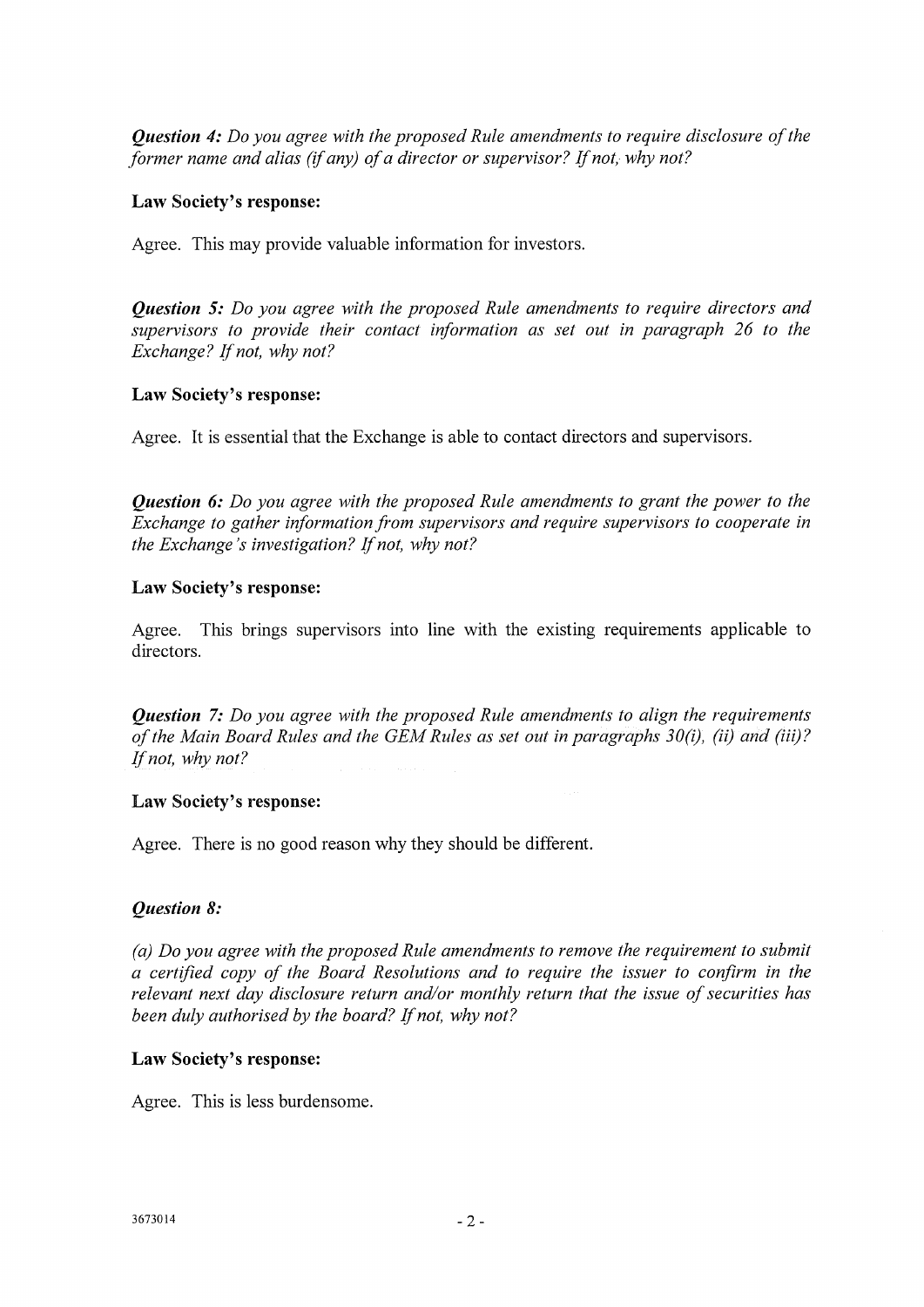*(b) Do you agree with the proposed Rule amendments to remove the requirement to submit a Form F Declaration and to require the issuer to confirm in the relevant next day disclosure return and/or monthly return the matters set out in items (a) and (b)(i) to (viii) in the table under paragraph 35? If not, why not?* 

## Law Society's response:

Agree. This is a more streamlined procedure.

*(c) Do you agree with the proposal to add a separate Rule that if there is any material change to a document after clearance by the Exchange, the document should be resubmitted to the Exchange for further comments before it is issued? If not, why not?* 

## Law Society's response:

Agree. Any material change made after clearance needs to be reviewed by, and the document needs to be re-cleared by the Exchange.

*Question 9: Do you agree with the proposed Rule amendments to remove each of the documentary requirements set out in items 1 to 10 in the table above? If not, why not?* 

## Law Society's response:

Agree. These documents are filed for record purposes only.

*Question 10: Do you agree with the proposal to add a Note to clarify the period of disclosure of pre-acquisition financial information on material businesses/subsidiaries acquired by a new applicant as described in paragraph 41?* 

## Law Society's response:

We agree with the proposal.

*Question 11: Do you agree with the proposal to amend paragraphs 9(a) and (b) of Main Board Rules Practice Note 22 and paragraph 8 of GEM Rules Practice Note 5 to state that applicants must submit the Application Proof for publication on the HKEX website "on the same day" (instead of "at the same time') they submit the listing application?* 

## Law Society's response:

Agree. This avoids potential logistical problems of co-ordinating the timing of the submission of the physical listing application with the posting on the Exchange's website. It should be fine so long as both will happen on the same day.

*Question 12: Do you agree with the proposal to remove GEM Rule 17.55 and align the*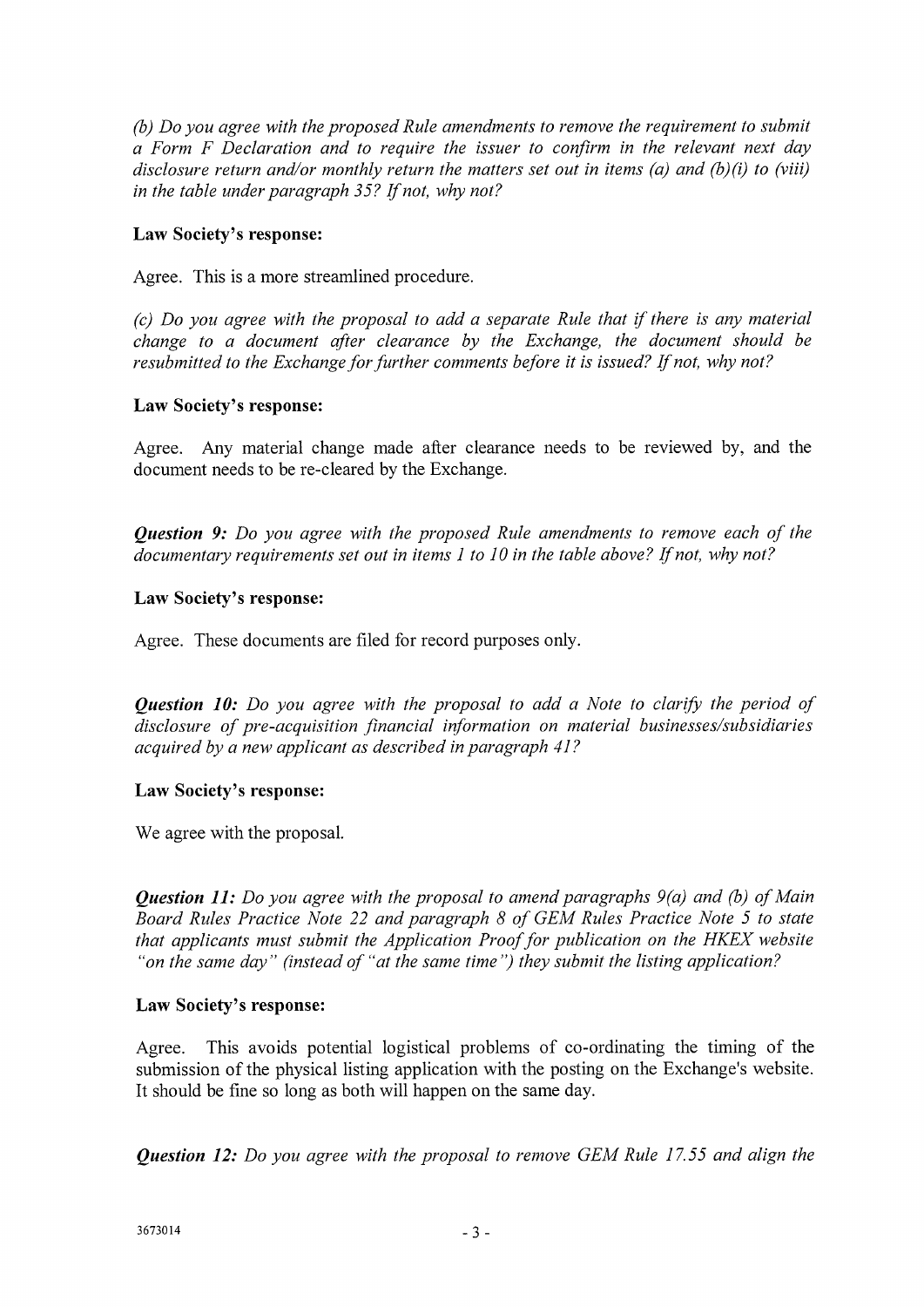*formal reporting requirements for profit forecasts in the GEM Rules with those in the Main Board Rules?* 

## **Law Society's response:**

Agree. They should be the same.

*Question 13: Do you agree with the proposal to amend paragraph 3(c) of PN15 to clarify that the Exchange may grant a Waiver if the Parent fails to meet the minimum profit requirement under Rule 8.05 due solely to a significant market downturn?* 

## **Law Society's response:**

Agree. However, it may be difficult to substantiate that the onlyreason why the Parent fails to meet profit requirement is a significant market downturn as there are always many factors impacting profitability.

*Question 14: Do you agree with the proposed amendments to the Main Board Rules to require listed issuers to announce any changes to their website addresses? If not, why not?* 

## **Law Society's response:**

Agree. This facilitates the market to access information.

*Question 15: Do you agree with the proposed amendments to the Main Board Rules to codify the practices that listed issuers should announce the matters set out in paragraphs 55(a) to (c)? If not, why not?* 

## **Law Society's response:**

Agree. This is a codification of existing practice.

*Question 16: Do you agree with the proposal to amend Main Board Rules 15A.21(1) and 15A. 64(3) to require issuers of structured products to submit their financial reports, supplemental or standalone listing documents to the Exchange in electronic form only?* 

## **Law Society's response:**

Agree. This streamlines the procedure.

*Question 17: Do you agree with the proposal to amend Note 4 to Main Board Rule 15A.22 to require issuers of structured products to provide liquidity for at least 20 (instead of ten) board lots of their structured products and to make consequential changes to the note to paragraph 17(15) of Appendix 1D to the Main Board Rules?*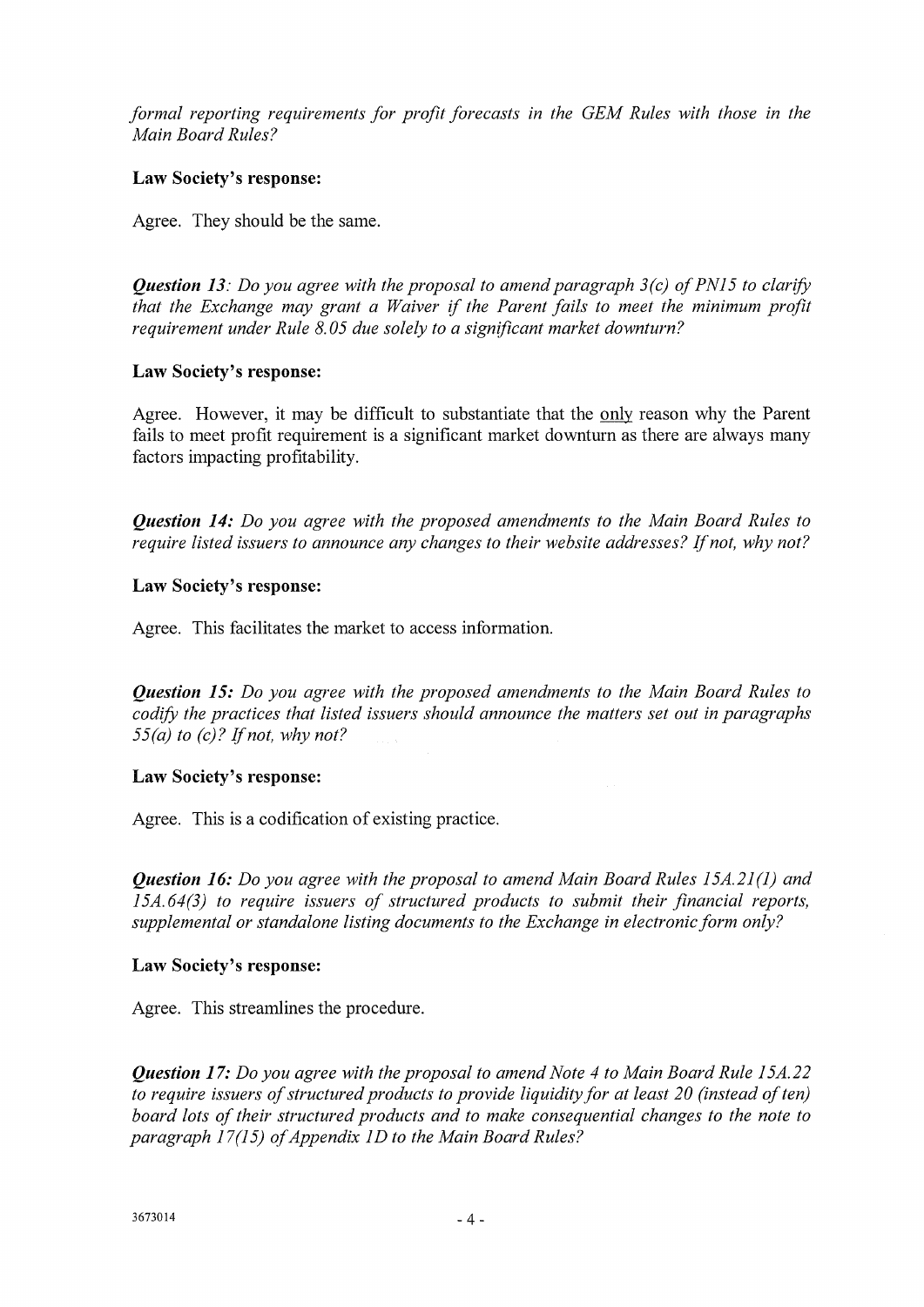## Law Society's response:

We agree with the proposal.

*Question 18: Do you agree with the proposal to include entitlement ratios of five, 50 and 500 structured products for one share (or other security) in Main Board Rule 15A.40?* 

## Law Society's response:

We agree with the proposal.

*Question 19: Do you agree with the proposal to amend Main Board Rule 15A. 59 to clarify that information (where available) as described in paragraph 68 of both the issuer and the guarantor are required to be included in the formal announcement for structured products?* 

## Law Society's response:

We agree with the proposal.

*Question 20: Do you agree with the proposal to amend Main Board Rule 15A.63(1) to require the submission of one draft (instead of two drafts or proofs) of the listing document to the Exchange for review?* 

## Law Society's response:

We agree with the proposal.

*Question 21: Do you agree with the proposal to amend Main Board Rules 15A. 71, 15A. 72, 15A.73, 15A.74, and 15A.76 to clarify that these Rules apply to stand alone listing documents (in addition to base listing documents, supplemental listing documents and supplementary listing documents)?* 

## Law Society's response:

We agree with the proposal.

*Question 22: Do you agree with the proposal to amend Main Board Rule 37.39 and GEM Rule 30.32 to state that an issuer must publish a formal notice before listing?* 

## Law Society's response:

We agree with the proposal.